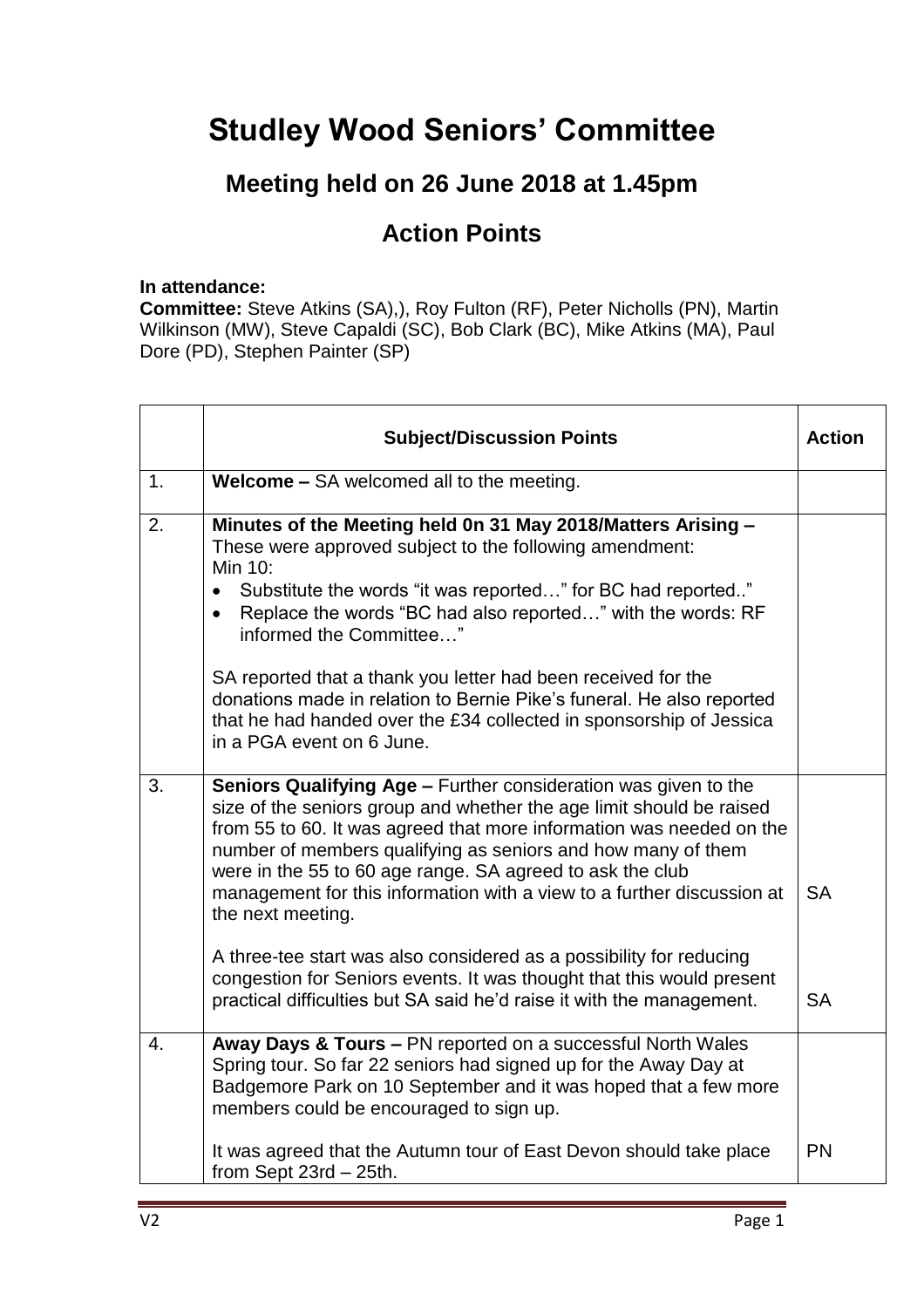| 5.  | Treasurer's Report - MA reported that there was £1211.12 in the<br>account plus £36 in cash. However there were commitments of<br>£551.50 leaving a net balance of £691.12.                                                                                                                                                            | МA        |
|-----|----------------------------------------------------------------------------------------------------------------------------------------------------------------------------------------------------------------------------------------------------------------------------------------------------------------------------------------|-----------|
| 6.  | Seniors Golf Programme - SA circulated a draft programme for<br>August, which was approved. SA undertook to distribute the<br>programme to all seniors.                                                                                                                                                                                | <b>SA</b> |
| 7.  | <b>Inter Club Matches - SA reported that Harleyford Golf Club had</b><br>agreed to an inter club match during September: the 27 <sup>th</sup> was<br>suggested for the initial match at Studley Wood. It was hoped that<br>home and away fixtures could be organised in 2019 with the<br>possibility of dropping one existing fixture. | SA/BC     |
| 8.  | Organisation of Roll Ups - SP had circulated a report itemising<br>cover for 'Roll Ups' during July.                                                                                                                                                                                                                                   | <b>SP</b> |
| 9.  | Senior Captain's Charity Day on 12 July - SA reported on<br>arrangements for the forthcoming Charity Day. The following<br>proposals were made for increasing income:<br>A fee for mulligans<br>'Beat the pro' event on the 11th                                                                                                       |           |
|     | SA undertook to remind seniors to sign up for the Day and to<br>circulated the rules and details of who was doing what.                                                                                                                                                                                                                | <b>SA</b> |
| 10. | Standard Scratch for Qualifying Competitions - BC reported that<br>there had been computer problems with the new SS of 71 but it was<br>now in use. In the winter a SS of 70 would be used for play of the<br>mats.                                                                                                                    | <b>SA</b> |
| 11. | <b>New Rules of Golf</b> $-$ it was agreed to discuss this further at a<br>meeting in September.                                                                                                                                                                                                                                       | <b>SA</b> |
| 12. | Men's & Club Committee Update - SA reported on the last meeting<br>of the Mens' Committee and it was noted that a further divoting<br>evening was being arranged for 5 July.                                                                                                                                                           |           |
| 13. | <b>Slow Play - Further consideration was given to ways to reduce slow</b><br>play and it was agreed that the following steps should be taken:                                                                                                                                                                                          |           |